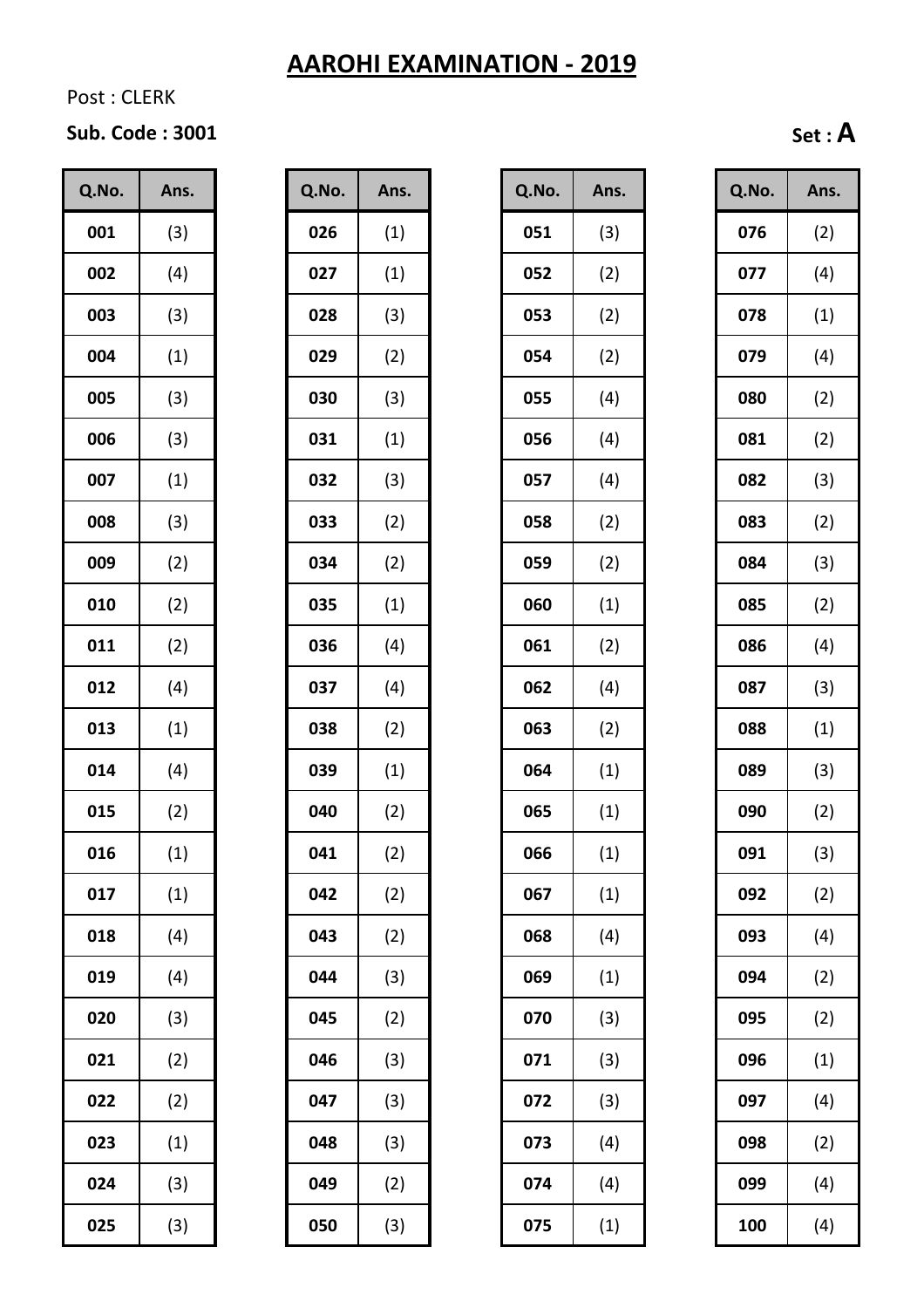Post : CLERK

# **Sub. Code : 3001 Set : B**

| Q.No. | Ans. |
|-------|------|
| 001   | (3)  |
| 002   | (1)  |
| 003   | (3)  |
| 004   | (3)  |
| 005   | (4)  |
| 006   | (3)  |
| 007   | (2)  |
| 008   | (2)  |
| 009   | (3)  |
| 010   | (1)  |
| 011   | (2)  |
| 012   | (4)  |
| 013   | (1)  |
| 014   | (4)  |
| 015   | (2)  |
| 16    | (4)  |
| 017   | (4)  |
| 018   | (3)  |
| 019   | (1)  |
| 020   | (1)  |
| 021   | (2)  |
| 022   | (3)  |
| 023   | (2)  |
| 024   | (3)  |
| 025   | (3)  |

| Q.No. | Ans. |
|-------|------|
| 026   | (3)  |
| 027   | (2)  |
| 028   | (3)  |
| 029   | (3)  |
| 030   | (2)  |
| 031   | (2)  |
| 032   | (2)  |
| 033   | (4)  |
| 034   | (4)  |
| 035   | (4)  |
| 036   | (2)  |
| 037   | (2)  |
| 038   | (1)  |
| 039   | (2)  |
| 040   | (4)  |
| 041   | (2)  |
| 042   | (1)  |
| 043   | (1)  |
| 044   | (1)  |
| 045   | (1)  |
| 046   | (4)  |
| 047   | (1)  |
| 048   | (3)  |
| 049   | (3)  |
| 050   | (3)  |

| Q.No. | Ans. | Q.No. | Ans. | Q.No. | Ans. | Q.No. | Ans. |
|-------|------|-------|------|-------|------|-------|------|
| 001   | (3)  | 026   | (3)  | 051   | (4)  | 076   | (2)  |
| 002   | (1)  | 027   | (2)  | 052   | (4)  | 077   | (4)  |
| 003   | (3)  | 028   | (3)  | 053   | (1)  | 078   | (4)  |
| 004   | (3)  | 029   | (3)  | 054   | (2)  | 079   | (2)  |
| 005   | (4)  | 030   | (2)  | 055   | (4)  | 080   | (2)  |
| 006   | (3)  | 031   | (2)  | 056   | (1)  | 081   | (1)  |
| 007   | (2)  | 032   | (2)  | 057   | (4)  | 082   | (3)  |
| 008   | (2)  | 033   | (4)  | 058   | (2)  | 083   | (3)  |
| 009   | (3)  | 034   | (4)  | 059   | (2)  | 084   | (1)  |
| 010   | (1)  | 035   | (4)  | 060   | (3)  | 085   | (1)  |
| 011   | (2)  | 036   | (2)  | 061   | (2)  | 086   | (3)  |
| 012   | (4)  | 037   | (2)  | 062   | (3)  | 087   | (2)  |
| 013   | (1)  | 038   | (1)  | 063   | (2)  | 088   | (3)  |
| 014   | (4)  | 039   | (2)  | 064   | (4)  | 089   | (1)  |
| 015   | (2)  | 040   | (4)  | 065   | (3)  | 090   | (3)  |
| 016   | (4)  | 041   | (2)  | 066   | (1)  | 091   | (2)  |
| 017   | (4)  | 042   | (1)  | 067   | (3)  | 092   | (2)  |
| 018   | (3)  | 043   | (1)  | 068   | (2)  | 093   | (1)  |
| 019   | (1)  | 044   | (1)  | 069   | (3)  | 094   | (4)  |
| 020   | (1)  | 045   | (1)  | 070   | (2)  | 095   | (4)  |
| 021   | (2)  | 046   | (4)  | 071   | (4)  | 096   | (2)  |
| 022   | (3)  | 047   | (1)  | 072   | (2)  | 097   | (1)  |
| 023   | (2)  | 048   | (3)  | 073   | (2)  | 098   | (2)  |
| 024   | (3)  | 049   | (3)  | 074   | (1)  | 099   | (2)  |
| 025   | (3)  | 050   | (3)  | 075   | (4)  | 100   | (2)  |

| Q.No. | Ans. |
|-------|------|
| 076   | (2)  |
| 077   | (4)  |
| 078   | (4)  |
| 079   | (2)  |
| 080   | (2)  |
| 081   | (1)  |
| 082   | (3)  |
| 083   | (3)  |
| 084   | (1)  |
| 085   | (1)  |
| 086   | (3)  |
| 087   | (2)  |
| 088   | (3)  |
| 089   | (1)  |
| 090   | (3)  |
| 091   | (2)  |
| 092   | (2)  |
| 093   | (1)  |
| 094   | (4)  |
| 095   | (4)  |
| 096   | (2)  |
| 097   | (1)  |
| 098   | (2)  |
| 099   | (2)  |
| 100   | (2)  |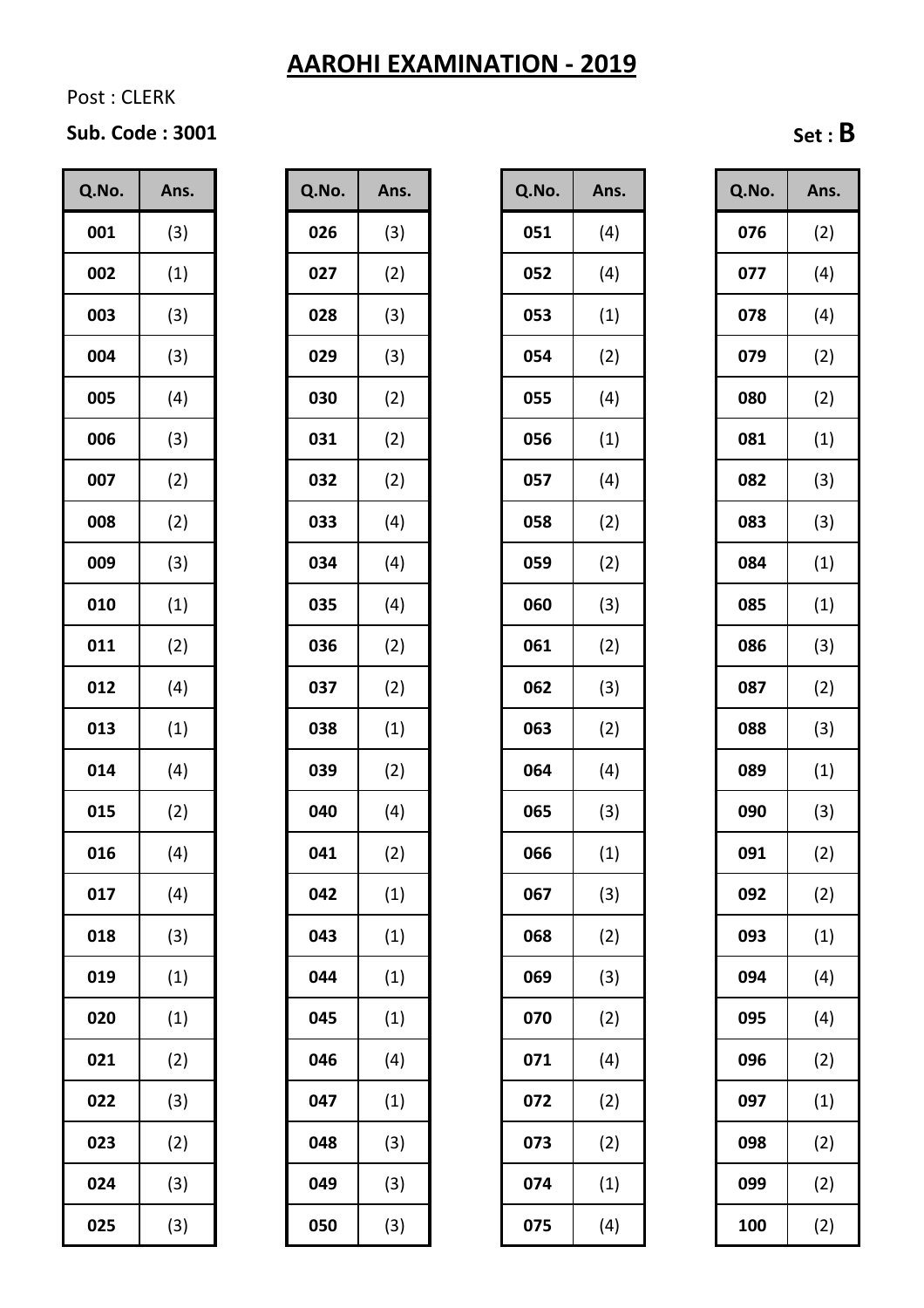Post : CLERK

#### **Sub. Code : 3001 Set : C**

| Q.No. | Ans. |
|-------|------|
| 001   | (4)  |
| 002   | (3)  |
| 003   | (1)  |
| 004   | (3)  |
| 005   | (3)  |
| 006   | (1)  |
| 007   | (3)  |
| 008   | (2)  |
| 009   | (2)  |
| 010   | (3)  |
| 011   | (1)  |
| 012   | (4)  |
| 013   | (2)  |
| 014   | (2)  |
| 015   | (4)  |
| 016   | (1)  |
| 017   | (4)  |
| 018   | (4)  |
| 019   | (3)  |
| 020   | (1)  |
| 021   | (3)  |
| 022   | (2)  |
| 023   | (2)  |
| 024   | (1)  |
| 025   | (4)  |

| Q.No. | Ans. |
|-------|------|
| 026   | (4)  |
| 027   | (2)  |
| 028   | (1)  |
| 029   | (2)  |
| 030   | (2)  |
| 031   | (2)  |
| 032   | (2)  |
| 033   | (3)  |
| 034   | (2)  |
| 035   | (3)  |
| 036   | (3)  |
| 037   | (3)  |
| 038   | (2)  |
| 039   | (3)  |
| 040   | (3)  |
| 041   | (2)  |
| 042   | (2)  |
| 043   | (2)  |
| 044   | (4)  |
| 045   | (4)  |
| 046   | (4)  |
| 047   | (2)  |
| 048   | (2)  |
| 049   | (1)  |
| 050   | (2)  |

| Q.No. | Ans. | Q.No. | Ans. | Q.No. | Ans. | Q.No. | Ans. |
|-------|------|-------|------|-------|------|-------|------|
| 001   | (4)  | 026   | (4)  | 051   | (4)  | 076   | (3)  |
| 002   | (3)  | 027   | (2)  | 052   | (2)  | 077   | (1)  |
| 003   | (1)  | 028   | (1)  | 053   | (1)  | 078   | (3)  |
| 004   | (3)  | 029   | (2)  | 054   | (1)  | 079   | (2)  |
| 005   | (3)  | 030   | (2)  | 055   | (1)  | 080   | (3)  |
| 006   | (1)  | 031   | (2)  | 056   | (1)  | 081   | (2)  |
| 007   | (3)  | 032   | (2)  | 057   | (4)  | 082   | (4)  |
| 008   | (2)  | 033   | (3)  | 058   | (1)  | 083   | (2)  |
| 009   | (2)  | 034   | (2)  | 059   | (3)  | 084   | (2)  |
| 010   | (3)  | 035   | (3)  | 060   | (3)  | 085   | (1)  |
| 011   | (1)  | 036   | (3)  | 061   | (3)  | 086   | (4)  |
| 012   | (4)  | 037   | (3)  | 062   | (4)  | 087   | (2)  |
| 013   | (2)  | 038   | (2)  | 063   | (4)  | 088   | (4)  |
| 014   | (2)  | 039   | (3)  | 064   | (1)  | 089   | (4)  |
| 015   | (4)  | 040   | (3)  | 065   | (2)  | 090   | (2)  |
| 016   | (1)  | 041   | (2)  | 066   | (4)  | 091   | (2)  |
| 017   | (4)  | 042   | (2)  | 067   | (1)  | 092   | (1)  |
| 018   | (4)  | 043   | (2)  | 068   | (4)  | 093   | (3)  |
| 019   | (3)  | 044   | (4)  | 069   | (2)  | 094   | (3)  |
| 020   | (1)  | 045   | (4)  | 070   | (2)  | 095   | (1)  |
| 021   | (3)  | 046   | (4)  | 071   | (3)  | 096   | (1)  |
| 022   | (2)  | 047   | (2)  | 072   | (2)  | 097   | (3)  |
| 023   | (2)  | 048   | (2)  | 073   | (3)  | 098   | (2)  |
| 024   | (1)  | 049   | (1)  | 074   | (2)  | 099   | (3)  |
| 025   | (4)  | 050   | (2)  | 075   | (4)  | 100   | (1)  |
|       |      |       |      |       |      |       |      |

| Q.No. | Ans. |
|-------|------|
| 076   | (3)  |
| 077   | (1)  |
| 078   | (3)  |
| 079   | (2)  |
| 080   | (3)  |
| 081   | (2)  |
| 082   | (4)  |
| 083   | (2)  |
| 084   | (2)  |
| 085   | (1)  |
| 086   | (4)  |
| 087   | (2)  |
| 088   | (4)  |
| 089   | (4)  |
| 090   | (2)  |
| 091   | (2)  |
| 092   | (1)  |
| 093   | (3)  |
| 094   | (3)  |
| 095   | (1)  |
| 096   | (1)  |
| 097   | (3)  |
| 098   | (2)  |
| 099   | (3)  |
| 100   | (1)  |